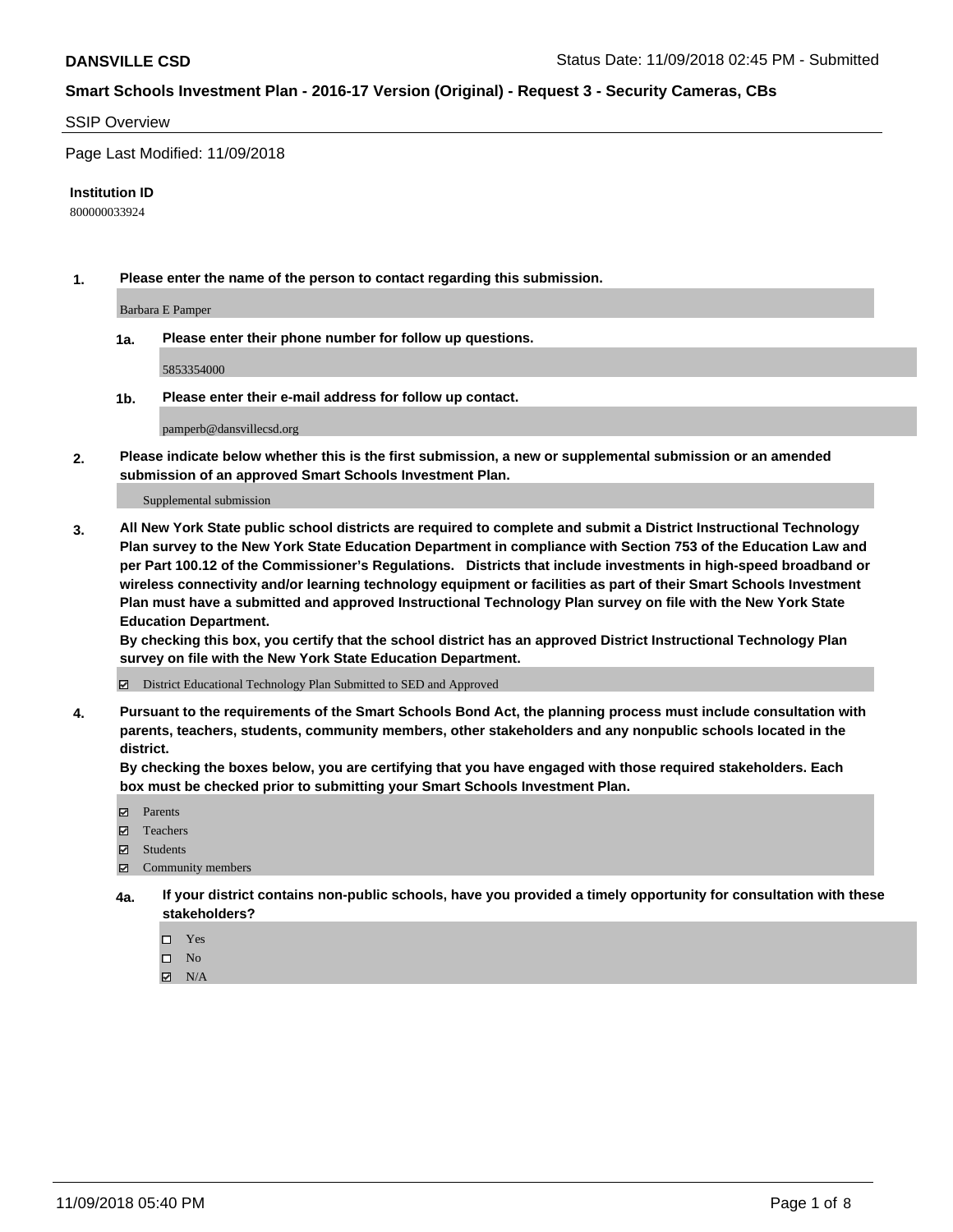## SSIP Overview

Page Last Modified: 11/09/2018

## **5. Certify that the following required steps have taken place by checking the boxes below: Each box must be checked prior to submitting your Smart Schools Investment Plan.**

- The district developed and the school board approved a preliminary Smart Schools Investment Plan.
- $\boxtimes$  The preliminary plan was posted on the district website for at least 30 days. The district included an address to which any written comments on the plan should be sent.
- $\boxtimes$  The school board conducted a hearing that enabled stakeholders to respond to the preliminary plan. This hearing may have occured as part of a normal Board meeting, but adequate notice of the event must have been provided through local media and the district website for at least two weeks prior to the meeting.
- The district prepared a final plan for school board approval and such plan has been approved by the school board.
- $\boxtimes$  The final proposed plan that has been submitted has been posted on the district's website.
- **5a. Please upload the proposed Smart Schools Investment Plan (SSIP) that was posted on the district's website, along with any supporting materials. Note that this should be different than your recently submitted Educational Technology Survey. The Final SSIP, as approved by the School Board, should also be posted on the website and remain there during the course of the projects contained therein.**

DansvilleCSDSMARTSchoolsInvestmentPlan\_(2)\_(1).pdf

**5b. Enter the webpage address where the final Smart Schools Investment Plan is posted. The Plan should remain posted for the life of the included projects.**

https://core-docs.s3.amazonaws.com/uploads/2bf36ac9b19efd61a254f9ad923cd6b6/DansvilleCSDSMARTSchoolsInvestmentPlan%20(2).pdf

**6. Please enter an estimate of the total number of students and staff that will benefit from this Smart Schools Investment Plan based on the cumulative projects submitted to date.**

1,787

**7. An LEA/School District may partner with one or more other LEA/School Districts to form a consortium to pool Smart Schools Bond Act funds for a project that meets all other Smart School Bond Act requirements. Each school district participating in the consortium will need to file an approved Smart Schools Investment Plan for the project and submit a signed Memorandum of Understanding that sets forth the details of the consortium including the roles of each respective district.**

 $\Box$  The district plans to participate in a consortium to partner with other school district(s) to implement a Smart Schools project.

**8. Please enter the name and 6-digit SED Code for each LEA/School District participating in the Consortium.**

| <b>Partner LEA/District</b> | <b>ISED BEDS Code</b> |
|-----------------------------|-----------------------|
| (No Response)               | (No Response)         |

**9. Please upload a signed Memorandum of Understanding with all of the participating Consortium partners.**

(No Response)

**10. Your district's Smart Schools Bond Act Allocation is:**

\$1,803,760

**11. Enter the budget sub-allocations by category that you are submitting for approval at this time. If you are not budgeting SSBA funds for a category, please enter 0 (zero.) If the value entered is \$0, you will not be required to complete that survey question.**

|                                              | Sub-<br><b>Allocations</b> |
|----------------------------------------------|----------------------------|
| <b>School Connectivity</b>                   |                            |
| <b>Connectivity Projects for Communities</b> |                            |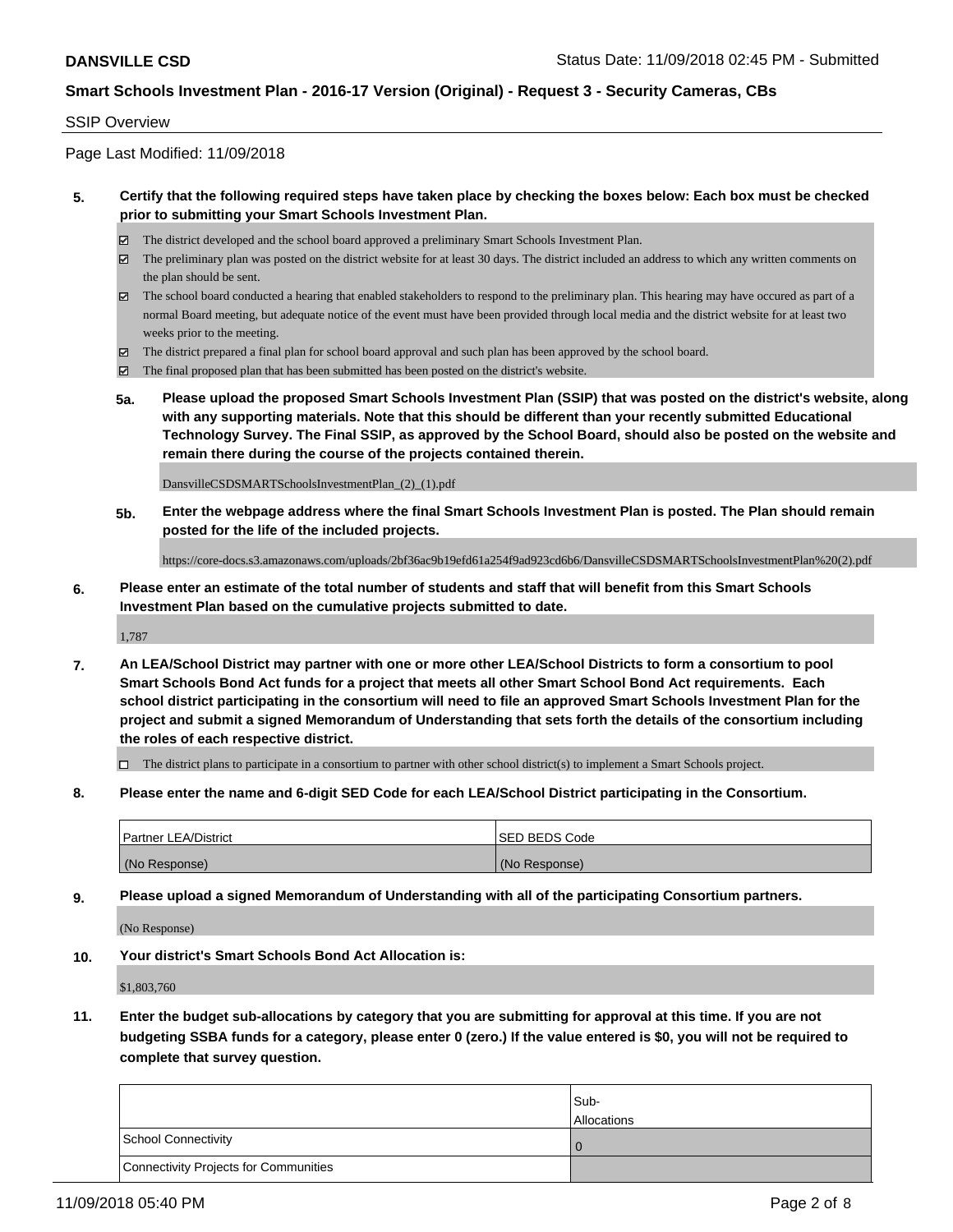# SSIP Overview

Page Last Modified: 11/09/2018

|                                    | Sub-<br>Allocations |
|------------------------------------|---------------------|
|                                    | $\Omega$            |
| Classroom Technology               | 150,000             |
| Pre-Kindergarten Classrooms        |                     |
| Replace Transportable Classrooms   |                     |
| <b>High-Tech Security Features</b> | $\Omega$            |
| <b>Totals:</b>                     | 150,000             |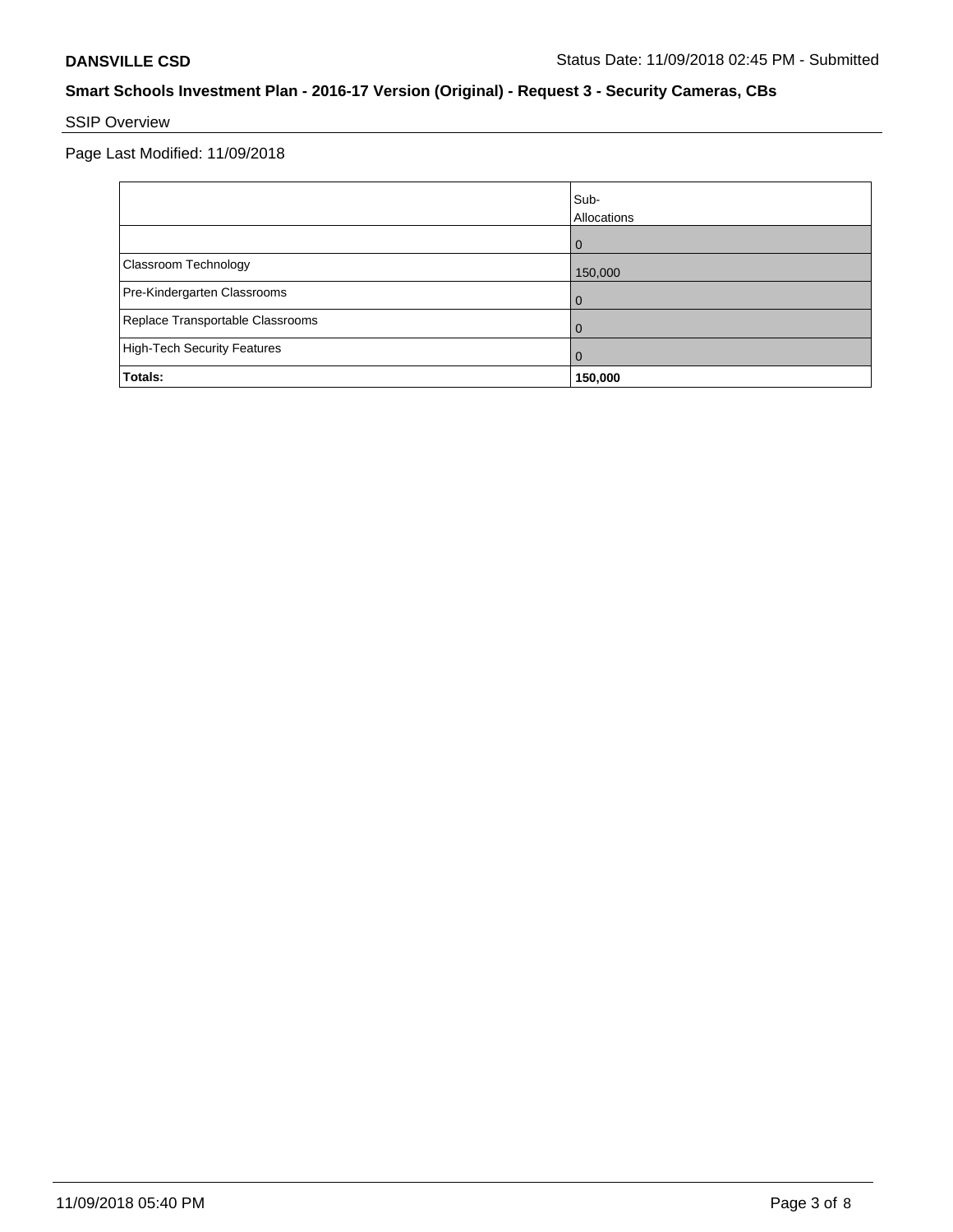## Classroom Learning Technology

Page Last Modified: 11/09/2018

**1. In order for students and faculty to receive the maximum benefit from the technology made available under the Smart Schools Bond Act, their school buildings must possess sufficient connectivity infrastructure to ensure that devices can be used during the school day. Smart Schools Investment Plans must demonstrate that sufficient infrastructure that meets the Federal Communications Commission's 100 Mbps per 1,000 students standard currently exists in the buildings where new devices will be deployed, or is a planned use of a portion of Smart Schools Bond Act funds, or is under development through another funding source.**

**Smart Schools Bond Act funds used for technology infrastructure or classroom technology investments must increase the number of school buildings that meet or exceed the minimum speed standard of 100 Mbps per 1,000 students and staff within 12 months. This standard may be met on either a contracted 24/7 firm service or a "burstable" capability. If the standard is met under the burstable criteria, it must be:**

**1. Specifically codified in a service contract with a provider, and**

**2. Guaranteed to be available to all students and devices as needed, particularly during periods of high demand, such as computer-based testing (CBT) periods.**

**Please describe how your district already meets or is planning to meet this standard within 12 months of plan submission.**

Dansville's current capacity exceeds the minimum requirement for connectivity speed. This is verified by regular school checks internall by IT Staff and verified by our regional BOCES (EduTech Wayne-Finger Lakes BOCES)

- **1a. If a district believes that it will be impossible to meet this standard within 12 months, it may apply for a waiver of this requirement, as described on the Smart Schools website. The waiver must be filed and approved by SED prior to submitting this survey.**
	- By checking this box, you are certifying that the school district has an approved waiver of this requirement on file with the New York State Education Department.

#### **2. Connectivity Speed Calculator (Required)**

|                         | Number of<br><b>Students</b> | Multiply by<br>100 Kbps | Divide by 1000 Current Speed<br>to Convert to<br>Required<br>Speed in Mb | l in Mb | Expected<br>Speed to be<br>Attained Within   Required<br>12 Months | <b>Expected Date</b><br>When<br>Speed Will be<br>Met |
|-------------------------|------------------------------|-------------------------|--------------------------------------------------------------------------|---------|--------------------------------------------------------------------|------------------------------------------------------|
| <b>Calculated Speed</b> | 1.507                        | 150.700                 | 150.7                                                                    | 300     | (No<br>Response)                                                   | (No<br>Response)                                     |

**3. If the district wishes to have students and staff access the Internet from wireless devices within the school building, or in close proximity to it, it must first ensure that it has a robust Wi-Fi network in place that has sufficient bandwidth to meet user demand.**

**Please describe how you have quantified this demand and how you plan to meet this demand.**

Dansville's bandwidth capacity has been verified by our regional BOCES (EduTech Wayne-Fingerlakes BOCES). IT staff monitor bandwidth usage in the ditrict by taking random snapshots of it at different times during the day. We average less than our allotment of bandwidth.

**4. All New York State public school districts are required to complete and submit an Instructional Technology Plan survey to the New York State Education Department in compliance with Section 753 of the Education Law and per Part 100.12 of the Commissioner's Regulations.**

**Districts that include educational technology purchases as part of their Smart Schools Investment Plan must have a submitted and approved Instructional Technology Plan survey on file with the New York State Education Department.**

By checking this box, you are certifying that the school district has an approved Instructional Technology Plan survey on file with the New York State Education Department.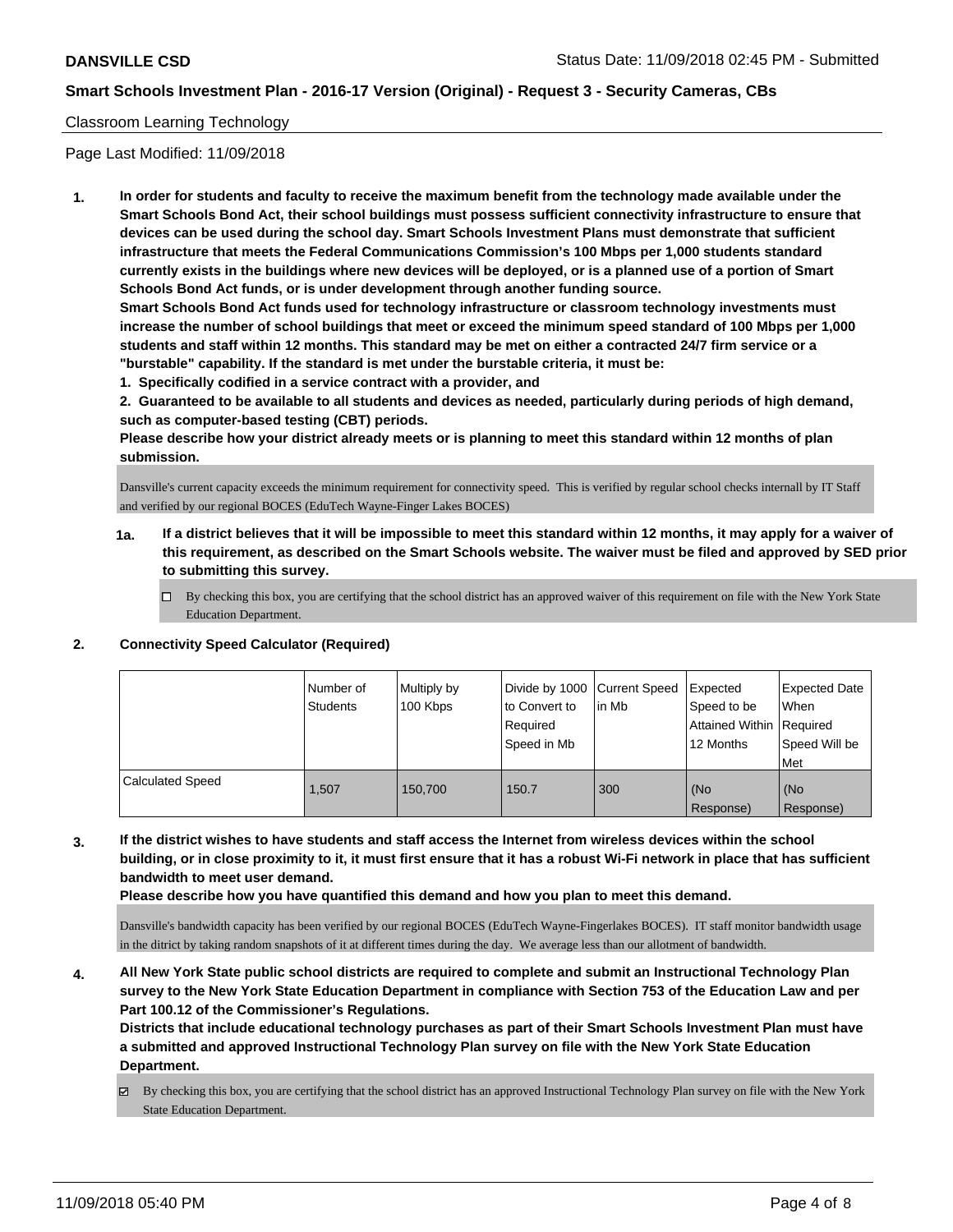#### Classroom Learning Technology

Page Last Modified: 11/09/2018

**5. Describe the devices you intend to purchase and their compatibility with existing or planned platforms or systems. Specifically address the adequacy of each facility's electrical, HVAC and other infrastructure necessary to install and support the operation of the planned technology.**

Electrical power in each classroom is sufficient to run requested classroom technology equipment. There are sufficient outlets and devices will not be plugged into extension cords. Chromebooks will replace older models in 3 grade levels to continue to maintain our 1:1 and adequately prepare the district for NYS ELA and Math 3-8 assessments to be CBT for us in 2017-2018. Chromebooks are replaced cyclically so that no grade level, nor staff has Chromebooks that are out of date and not dependable.

#### **6. Describe how the proposed technology purchases will:**

- **> enhance differentiated instruction;**
- **> expand student learning inside and outside the classroom;**
- **> benefit students with disabilities and English language learners; and**
- **> contribute to the reduction of other learning gaps that have been identified within the district.**

**The expectation is that districts will place a priority on addressing the needs of students who struggle to succeed in a rigorous curriculum. Responses in this section should specifically address this concern and align with the district's Instructional Technology Plan (in particular Question 2 of E. Curriculum and Instruction: "Does the district's instructional technology plan address the needs of students with disabilities to ensure equitable access to instruction, materials and assessments?" and Question 3 of the same section: "Does the district's instructional technology plan address the provision of assistive technology specifically for students with disabilities to ensure access to and participation in the general curriculum?"**

Enhancing differentiated instruction - G-Suite allows greater collaboration and differentiating of instruction. In addition since teachers can rely on each student having a device in good working order we have worked continuously in recent years on student centered curriculum and instruction and have purchase computer based support programs to individualize instruction support for each student and to monitor their progress more closely to better pinpoint interventions. The SMART bond funds have been crucial to our instructional and curricular goals to increase teaching and learning. Maintaining the 1:1 environnment in the best condition is the main goal of our SSIP.

Expanding student learning inside and outside the classroom - G-Suite makes learning inside and outside the classroom more engaging, and available to student, and faculty. Teachers have attended PD in house and at other locations and many are now very advanced in web based applications, student-centered instruction, and the use of effective instructional technology to improve teaching and learning. Teachers are readily available for colleague-to-colleague PD. Examples of apps, add-ons, and programs we have attended and hosted are: iReady, Google Classroom, Google Hangouts, G-Suite, Google Fomrs, ThingLink, Hyperdocs, video making, authentic research with instructional technology, iPad training with NYSCATE and Apple, Programming with Code.org and MIT, and open source computer programming courses in Scratch, Python, etc. Students and staff and community report overwhelmingly positive learning enhancements with the 1:1 based on responses to our annual surveys, most recent administered in May 2017. The expenditure of these funds ensure our continued drive toward excellence as this submission seeks to replace inventory of Chromebooks in accordance with our replacement plan.

Benefits for English Language Learners and Special Education - the district has less than 3% ELL students, however, we do no exclude them and their needs from instructional technology planning and purchasing. Their unique learning needs are part of our planning and access to online learning aimed at the ELL population enhances their learning, from translation software, read aloud add-ons etc. Having devices in good working order support these efforts, and makes them possible. Special Education students are similarly key to our planning. We believe technology can play a key role in helping reduce dependence on others for our students with disabilities and help them live independently and access the general education curriculum to maximize their learning. Staff are pleased with student engagement in technology as well as the ability to tailor instruction and to provide individualized support instruction online for greater time spent in instruction for students. Access to the general education curriculum is key to special education students' learning and reliable access to personal devices makes this possible.

Contributing to the reduction of other learning gaps that have been identified within the district - Formative and summative assessment as well as ongoing progress monitoring are all enhanced by instructional technology. Student progress can be more closely monitored with online assessments and reporting tools. In addition interventions can be monitored for their effect on student learning. In addition instruction individualized for students is a regular part of the school day and thus students receive more instruction specifically targeted at gaps in learning according to NYS Learning Standards. A robust RTI/MTSS is in place and enhanced by technology especially in up-to-date progress monitoring data and individualized instruction to aid teachers in planning the best intervention to address learning gaps.

This submission allows us to continue to focus on student learning and improving student learning and teachers instruction.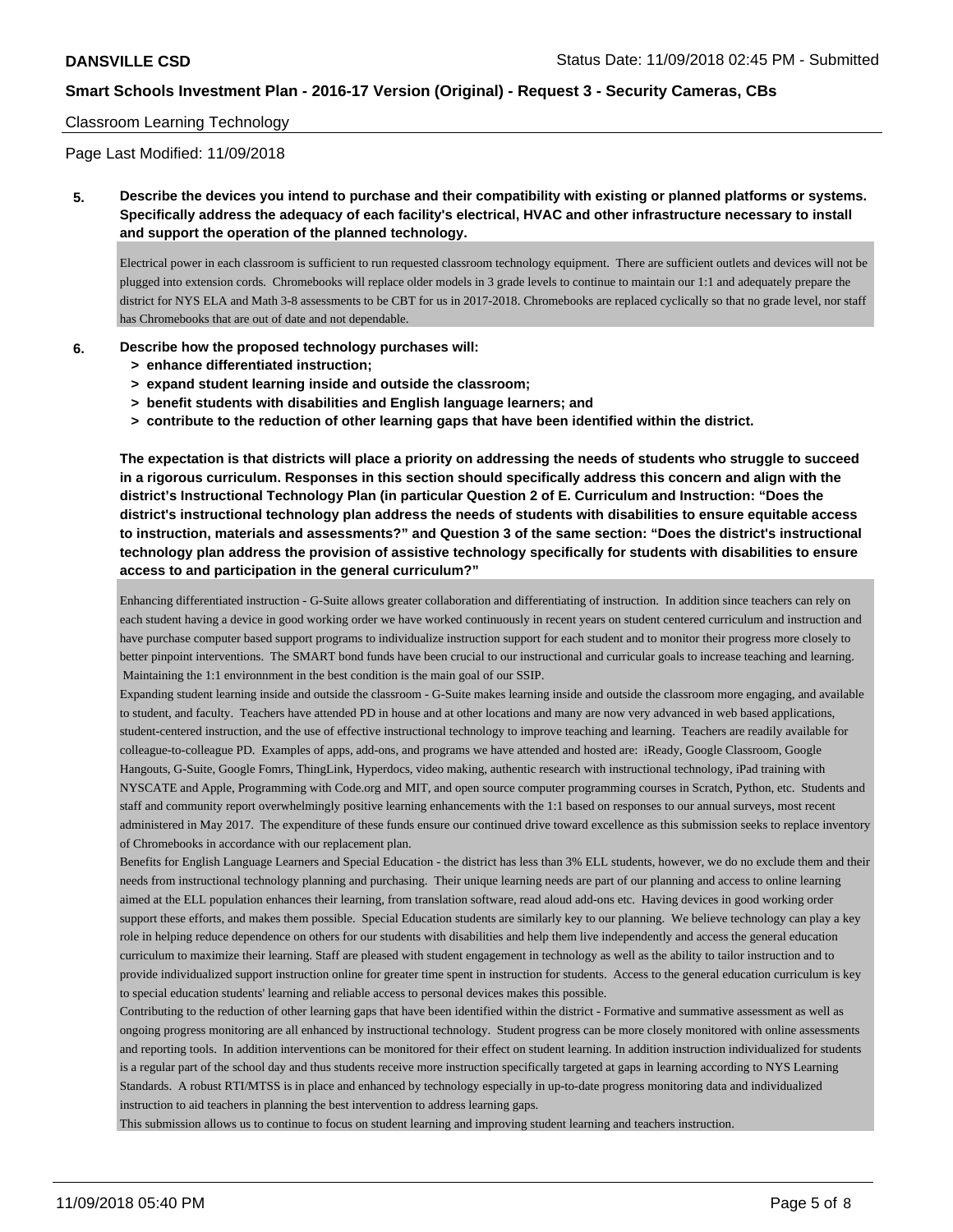#### Classroom Learning Technology

Page Last Modified: 11/09/2018

**7. Where appropriate, describe how the proposed technology purchases will enhance ongoing communication with parents and other stakeholders and help the district facilitate technology-based regional partnerships, including distance learning and other efforts.**

G-Guite with individual Chromebooks provides many and varied ways to enhance ongoing communication with parents. Google Classroom has a parent feature and our student management system has a parent portal as well. We also reach out to parents in our annual surveys. Faculty and student access to their own device increases home-school communication. Parents can use these to access the student management system. G-Suite allows cloud based collaboration between students and students and teachers on documents, presentations, and sheets real time from anywhere with our closed district intranet. This request continues that functionality

**8. Describe the district's plan to provide professional development to ensure that administrators, teachers and staff can employ the technology purchased to enhance instruction successfully.**

**Note: This response should be aligned and expanded upon in accordance with your district's response to Question 1 of F. Professional Development of your Instructional Technology Plan: "Please provide a summary of professional development offered to teachers and staff, for the time period covered by this plan, to support technology to enhance teaching and learning. Please include topics, audience and method of delivery within your summary."**

In the period covering July 1, 2017 through the summer 2018, instructional technology PD is always a key part of offerings for administrators, teachers, and staff. PD focuses on transforming instruction to enhance student learning. We gauge effectiveness by overall student performance on online assessments, NYS assessments, and progress monitoring programs. We also survey staff, students, and parents for perceptions and needs. We offer PD throughout the school year in house and regionally. We maintain a Professional Development website - My Learning Plan - where staff can see PD offerings locally and regionally, register for PD, and record PD (CTLE) hours. We offer mini-academies (in place of some faculty meetings), Appy Hours after school, PD during conference days on a variety of instructional technology topics for the staff who are still beginning to those more advanced. This school year just ended we hosted regional technology institutes and partnered with NYSCATE in a Virtual Reality summit. This summer we will continue our instruction technology integration - all teacher teams will work part of their summer hours in transforming instruction with an instructional technology coach. We will also offer a ThingLink 360 bootcamp, NYSCATE iPad summit, and a 2 day instructional technology summit.These will focus on topics such as based and advanced G-Suite and Google Classroom, researching with technology, ThinkLink, My Maps, Hyperdocs, websites, Interactive Whiteboard training, and in our new online assessment program iReady. Teachers collaborate with each other informally, formally, and frequently as many by now are quite expert and have presented PD all over the state. We also have an instructional technology coach available to teachers at all times. She also works with administrators on teachers on instilling Digital Citizenship

## **9. Districts must contact the SUNY/CUNY teacher preparation program that supplies the largest number of the district's new teachers to request advice on innovative uses and best practices at the intersection of pedagogy and educational technology.**

By checking this box, you certify that you have contacted the SUNY/CUNY teacher preparation program that supplies the largest number of your new teachers to request advice on these issues.

#### **9a. Please enter the name of the SUNY or CUNY Institution that you contacted.**

SUNY Geneseo

**9b. Enter the primary Institution phone number.**

585-245-5560

**9c. Enter the name of the contact person with whom you consulted and/or will be collaborating with on innovative uses of technology and best practices.**

Anjoo Sikka, PhD., Professor & Dean, Ella Cline Shear School of Education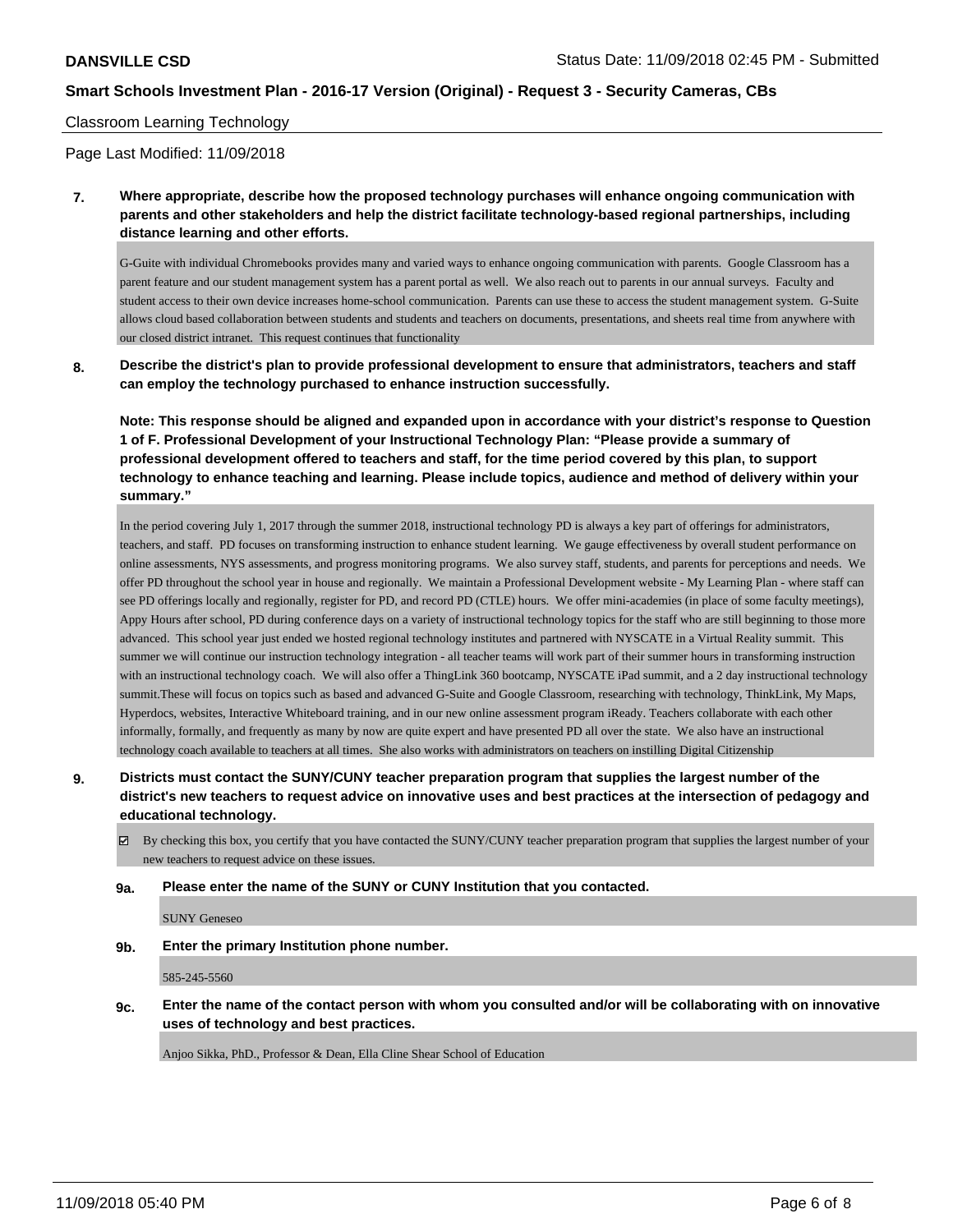#### Classroom Learning Technology

Page Last Modified: 11/09/2018

**10. A district whose Smart Schools Investment Plan proposes the purchase of technology devices and other hardware must account for nonpublic schools in the district.**

**Are there nonpublic schools within your school district?**

Yes

 $\boxtimes$  No

**11. Nonpublic Classroom Technology Loan Calculator**

**The Smart Schools Bond Act provides that any Classroom Learning Technology purchases made using Smart Schools funds shall be lent, upon request, to nonpublic schools in the district. However, no school district shall be required to loan technology in amounts greater than the total obtained and spent on technology pursuant to the Smart Schools Bond Act and the value of such loan may not exceed the total of \$250 multiplied by the nonpublic school enrollment in the base year at the time of enactment.**

**See:**

**http://www.p12.nysed.gov/mgtserv/smart\_schools/docs/Smart\_Schools\_Bond\_Act\_Guidance\_04.27.15\_Final.pdf.**

|                                       | 1. Classroom<br>Technology<br>Sub-allocation | 2. Public<br>Enrollment<br>(2014-15) | l 3. Nonpublic<br>l Enrollment<br>$(2014 - 15)$ | I4. Sum of<br>Public and<br>l Nonpublic<br>Enrollment                                         | 15. Total Per<br>Pupil Sub-<br>lallocation | l 6. Total<br>Nonpublic Loan<br>Amount |
|---------------------------------------|----------------------------------------------|--------------------------------------|-------------------------------------------------|-----------------------------------------------------------------------------------------------|--------------------------------------------|----------------------------------------|
| Calculated Nonpublic Loan<br>  Amount |                                              |                                      |                                                 | (No Response)   (No Response)   (No Response)   (No Response)   (No Response)   (No Response) |                                            |                                        |

**12. To ensure the sustainability of technology purchases made with Smart Schools funds, districts must demonstrate a long-term plan to maintain and replace technology purchases supported by Smart Schools Bond Act funds. This sustainability plan shall demonstrate a district's capacity to support recurring costs of use that are ineligible for Smart Schools Bond Act funding such as device maintenance, technical support, Internet and wireless fees, maintenance of hotspots, staff professional development, building maintenance and the replacement of incidental items. Further, such a sustainability plan shall include a long-term plan for the replacement of purchased devices and equipment at the end of their useful life with other funding sources.**

 $\boxtimes$  By checking this box, you certify that the district has a sustainability plan as described above.

**13. Districts must ensure that devices purchased with Smart Schools Bond funds will be distributed, prepared for use, maintained and supported appropriately. Districts must maintain detailed device inventories in accordance with generally accepted accounting principles.**

By checking this box, you certify that the district has a distribution and inventory management plan and system in place.

**14. If you are submitting an allocation for Classroom Learning Technology complete this table. Note that the calculated Total at the bottom of the table must equal the Total allocation for this category that you entered in the SSIP Overview overall budget.**

|                          | Sub-Allocation |
|--------------------------|----------------|
| Interactive Whiteboards  | $\mathbf 0$    |
| <b>Computer Servers</b>  | $\mathbf 0$    |
| <b>Desktop Computers</b> | $\Omega$       |
| <b>Laptop Computers</b>  | 150,000        |
| <b>Tablet Computers</b>  | 0              |
| <b>Other Costs</b>       | $\Omega$       |
| Totals:                  | 150,000        |